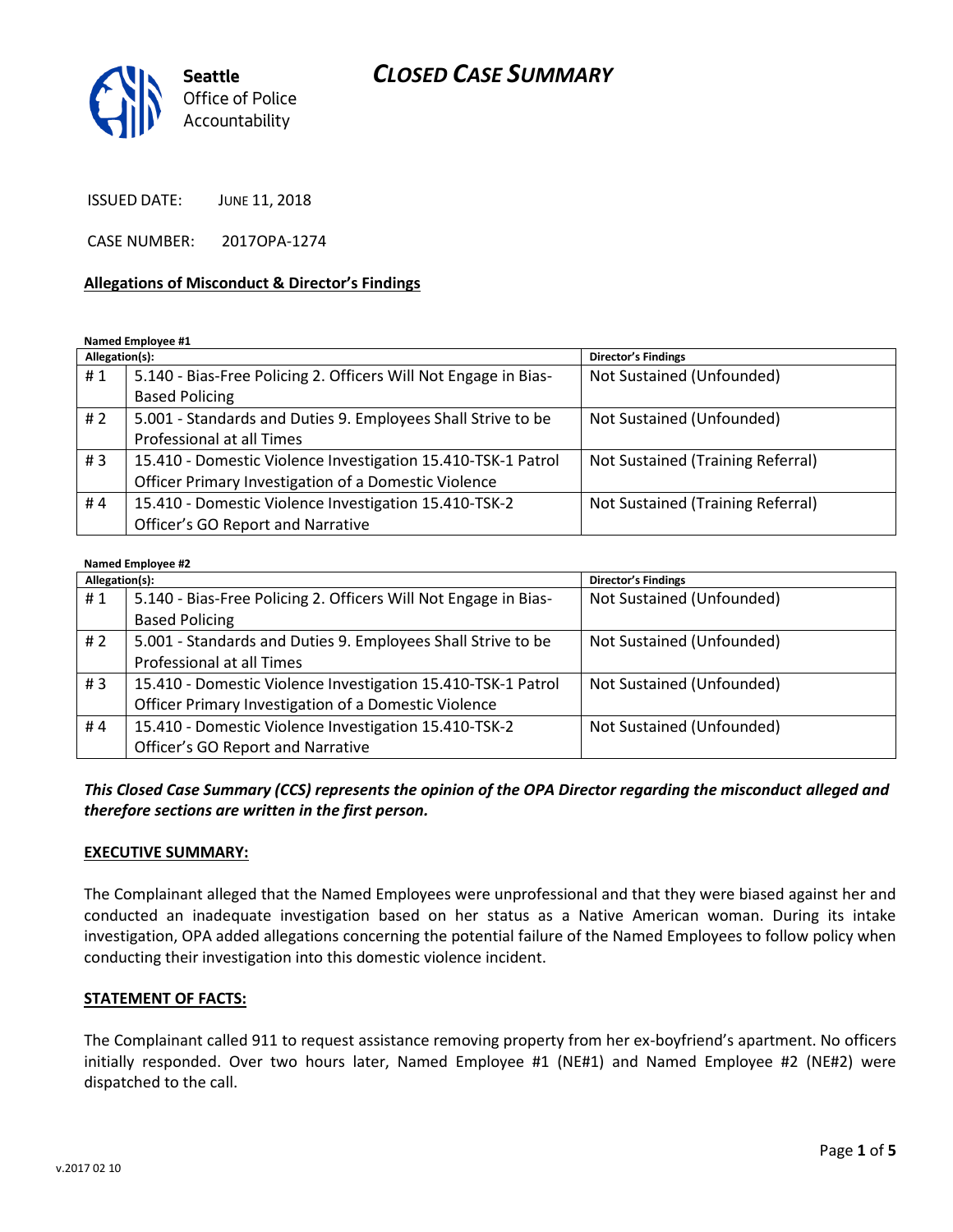



OPA CASE NUMBER: 2017OPA-1274

When the Named Employees arrived, they were informed by the Complainant that she had already recovered her property from her ex-boyfriend's apartment and placed it in a storage unit. The Complainant told the Named Employees that her ex-boyfriend abused drugs and alcohol. She further stated that he had assaulted her the previous month. She claimed that her ex-boyfriend had grabbed her arm and tried to pull her out of his apartment. The Complainant stated that the injury, which she had taken a photograph of, had since started to fade. She further stated that her ex-boyfriend had taken some of her property. The Complainant asked for a report to be written concerning this assault. The Complainant told the officers that she was trying to obtain an order of protection against her exboyfriend. The officers provided the Complainant with a domestic violence packet and NE#2 told her that information concerning seeking an order of protection was contained therein. The Named Employees then left the scene and cleared the call.

OPA initiated this investigation based on an emailed complaint by the Complainant. In that emailed complaint, she alleged that the Named Employees were unprofessional and that they were biased against her and conducted an inadequate investigation based on her status as a Native American woman. During its intake investigation, OPA added allegations concerning the potential failure of the Named Employees to follow policy when conducting their intake investigation.

During its investigation, OPA interviewed the Complainant. She indicated that she was upset that no officers responded to her initial call for service to remove items from her ex-boyfriend's apartment. She stated that when the Named Employees finally responded to her second call, they had a "lax" attitude and "lacked concern" for her. She believed that this attitude and alleged lack of concern was based on her status as a Native American woman. She stated that, had she been Caucasian, the officers' response would have been more prompt and they would have been more caring and responsive. Notably, during her interview, the Complainant asserted that she told the Named Employees that she was thrown into a window by her ex-boyfriend. This was inconsistent with the Body Worn Video (BWV), which captured her instead saying that he grabbed her arm.

NE#1 recalled responding to the Complainant's apartment. He was the primary officer on the call and NE#2 was the secondary officer. He did not recall asking NE#2 for assistance during the call or instructing her to perform any tasks. He stated that he accepted full responsibility for all of the decisions made on this call.

NE#1 stated that when he and NE#2 arrived they were informed by the Complainant that she had already retrieved her property from the apartment. He recounted that the Complainant alleged that her arm had been grabbed by her ex-boyfriend a week or so prior. However, given the time that had elapsed and the lack of a clearly visible injury, NE#1 believed that it was permissible to document the allegation in a General Offense Report and submit that report to a prosecutor. As such, NE#1 believed that an arrest in this matter was discretionary rather than mandatory.

When asked by OPA whether this was a domestic violence investigation, he responded that it was. He further agreed that the Complainant's allegations constituted a domestic violence assault. He told OPA that he did not document the allegations that some of the Complainant's property was taken by her ex-boyfriend because, after further questioning, it was not clear that property was actually misappropriated. When asked about why he did not ask the Complainant for the photograph she claimed to have of the bruising to her arm, NE#1 stated that he must have forgotten.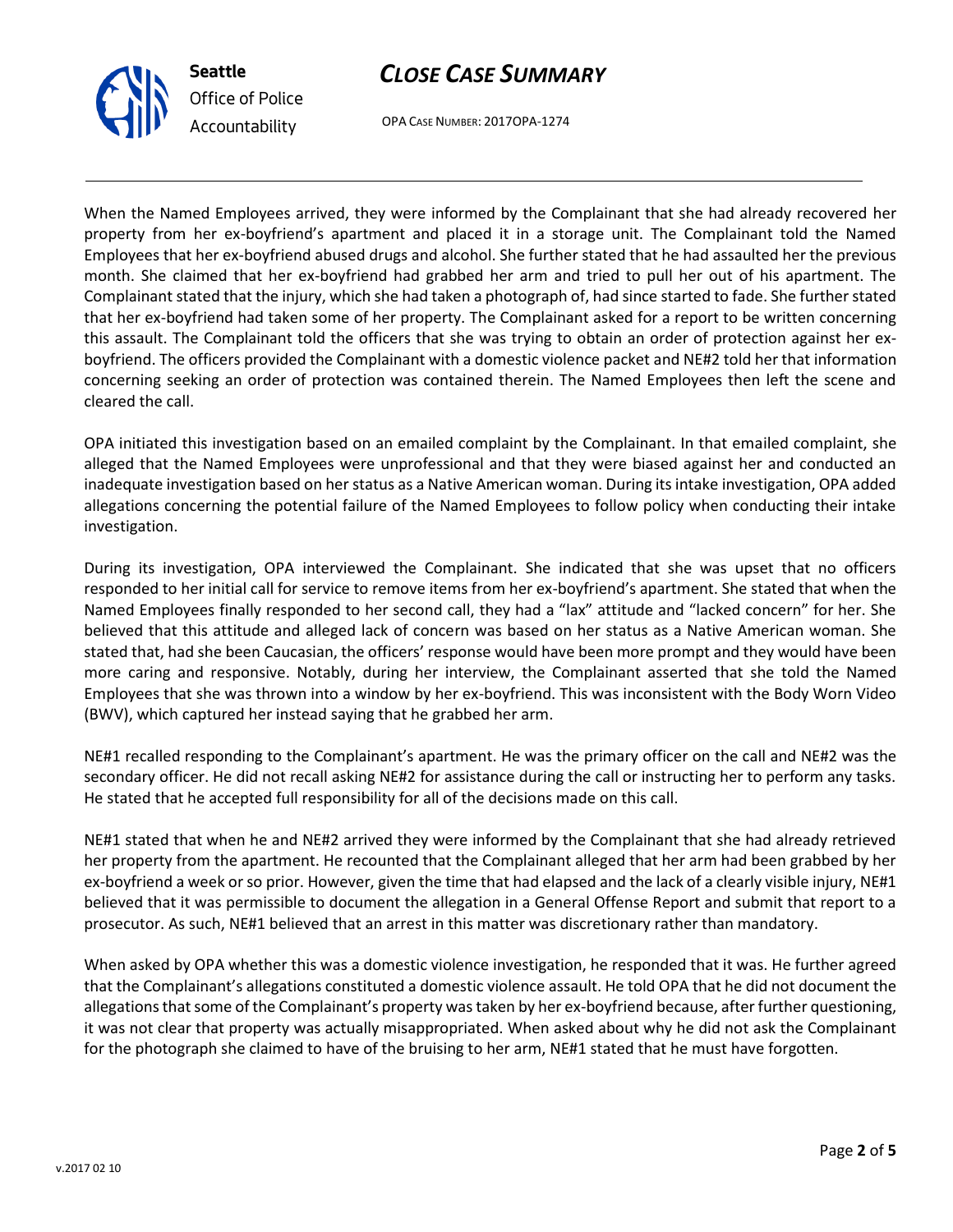

# *CLOSE CASE SUMMARY*

OPA CASE NUMBER: 2017OPA-1274

The OPA investigator walked NE#1 through a number of the requirements concerning domestic violence investigations set forth in OPA policy. From NE#1's responses, it was evident that, while some were inapplicable to this case, he failed to complete several others.

NE#1 denied that he treated the Complainant differently because of her race. He also denied engaging in unprofessional behavior and did not believe that his investigation was "lax."

At her OPA interview, NE#2 confirmed that she was the secondary officer on this call. She explained that this meant that her role was to provide cover, to assist when required, and to point out any investigatory steps missed by the primary officer. NE#2 recalled her response to this incident and that the Complainant wanted to report a prior domestic violence incident. NE#2 stated that she was not entirely focused on the discussion between NE#1 and the Complainant and was instead focused primarily on ensuring her and NE#1's safety. She did not recall being asked to assist by NE#1, being instructed to do anything, or feeling the need to override any of NE#1's actions.

NE#2 denied engaging in biased policing in this instance and treating the Complainant differently because of her race. She stated that she acted professionally. She further indicated her belief that NE#1 was also professional and that he also did not engage in bias.

#### **ANALYSIS AND CONCLUSIONS:**

### **Named Employee #1 - Allegation #1** *5.140 - Bias-Free Policing 2. Officers Will Not Engage in Bias-Based Policing*

SPD policy prohibits biased policing, which it defines as "the different treatment of any person by officers motivated by any characteristic of protected classes under state, federal, and local laws as well other discernible personal characteristics of an individual." (SPD Policy 5.140.) This includes different treatment based on the race of the subject. (*See id*.)

Based on my review of the evidentiary record, which included the officers' BWV, the reports generated, and the parties' statements, I find no indication that the Named Employees engaged in bias. While the Complainant may have rightfully been frustrated concerning the lack of a police repose to her initial call for service, that was not the Named Employees' fault. Moreover, I do not find that that lack of a response was due to the Complainant's status as a Native American woman. Ultimately, I find no support for the allegation that the Named Employees violated this policy. As such, I recommend that this allegation be Not Sustained – Unfounded as against both of them.

### Recommended Finding: **Not Sustained (Unfounded)**

## **Named Employee #1 - Allegation #2** *5.001 - Standards and Duties 9. Employees Shall Strive to be Professional at all Times*

SPD Policy 5.001-POL-9 requires that SPD employees "strive to be professional at all times." The policy further instructs that "employees may not engage in behavior that undermines public trust in the Department, the officer, or other officers." (SPD Policy 5.001-POL-9.)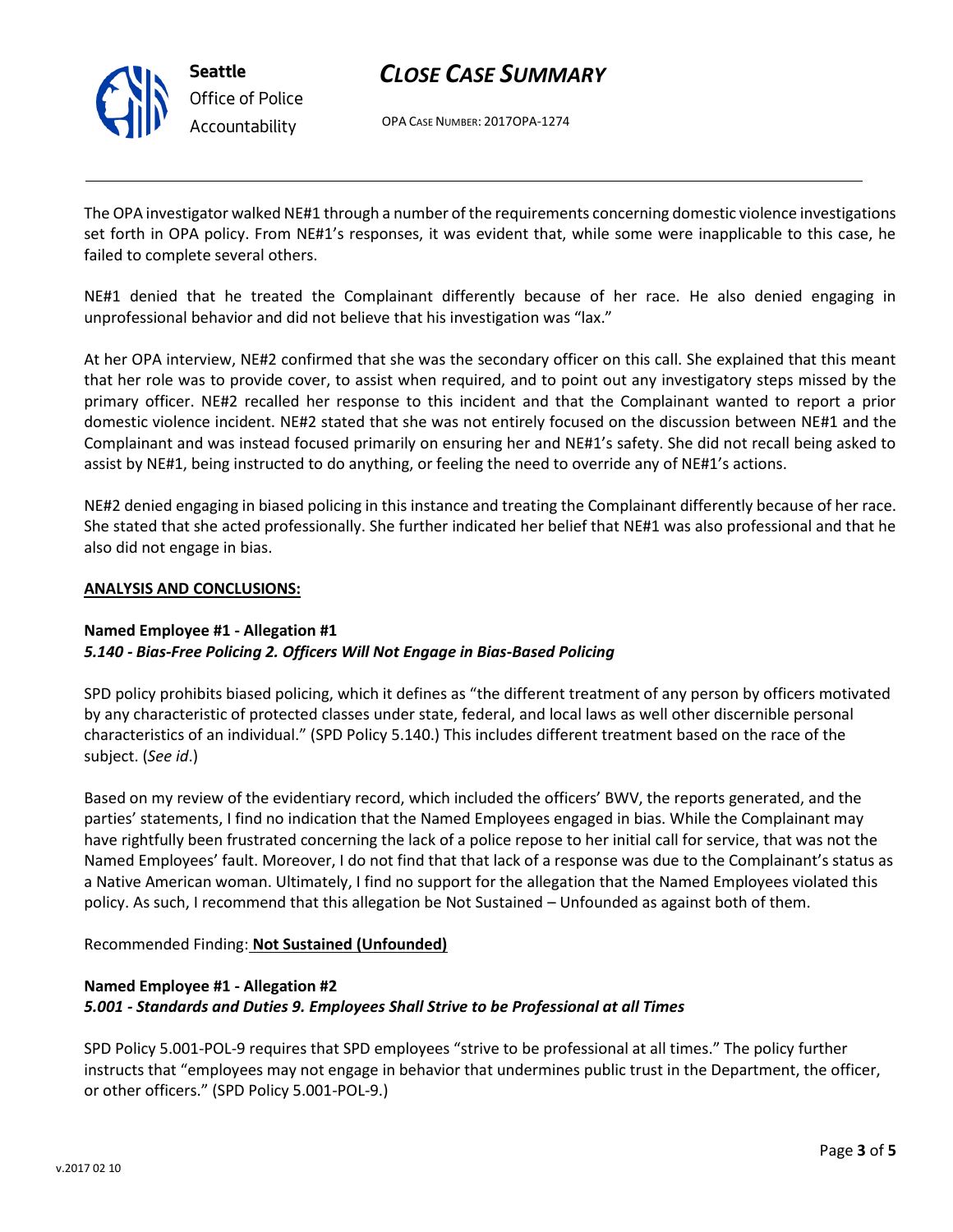

*Office of Police Accountability*

**Seattle**

OPA CASE NUMBER: 2017OPA-1274

While the Complainant alleged that the Named Employees were unprofessional in this instance, I disagree. First, from a review of the BWV, there is no evidence that the Named Employees treated the Complainant dismissively, disrespectfully, or uncaringly. Second, while NE#1's investigation fell short of the standards set forth in SPD policy, I do not think this rose to the level of a lack of professionalism.

For these reasons, I recommend that this allegation be Not Sustained – Unfounded as against both Named Employees.

Recommended Finding: **Not Sustained (Unfounded)**

## **Named Employee #1 - Allegation #3** *15.410 - Domestic Violence Investigation 15.410-TSK-1 Patrol Officer Primary Investigation of a Domestic Violence*

SPD Policy 15.410-TSK-1 sets forth the requirements of officers performing primary investigations into domestic violence incidents. Specifically, the policy indicates the sixteen tasks that officers shall perform when investigating such cases.

While some of the tasks set forth in this policy were inapplicable to this case, NE#1 admitted that there were a number of others that he did not perform. For example, NE#1 did not: take a victim statement from the Complainant; complete a Domestic Violence Risk Assessment; include the relationship history between the Complainant and her ex-boyfriend in the General Offense Report; note the ex-boyfriend's criminal history in the General Offense Report; document in the General Offense Report that the assault caused a bruise to the Complainant's arm or that her ex-boyfriend took some of her property; and did not ask for a copy of the photograph of her injuries.

The failure to perform these tasks constituted a technical violation of policy. That being said, I feel that this is more a case of a newer officer failing to comply with the numerous and sometimes complicated elements of this policy rather than intentional misconduct. As such, I believe that the better and more impactful result would be to retrain and counsel NE#1 so that he learns from this case and does not repeat these mistakes in the future. As such, I recommend that NE#1 receive a Training Referral rather than a Sustained finding.

• **Training Referral**: NE#1 should receive additional training concerning the Department's expectations for investigations into domestic violence incidents. He should be retrained as to elements of SPD Policy 15.140 and, specifically, as to the requirements of SPD Policies 15.410-TSK-1 and 15.410-TSK-2. NE#1 should receive counseling from his chain of command concerning the importance to the Department of appropriately handling domestic violence incidents and the fact that this is a priority for the Department. This re-training and associated counseling should be documented and this documentation should be maintained in an appropriate database.

Recommended Finding: **Not Sustained (Training Referral)**